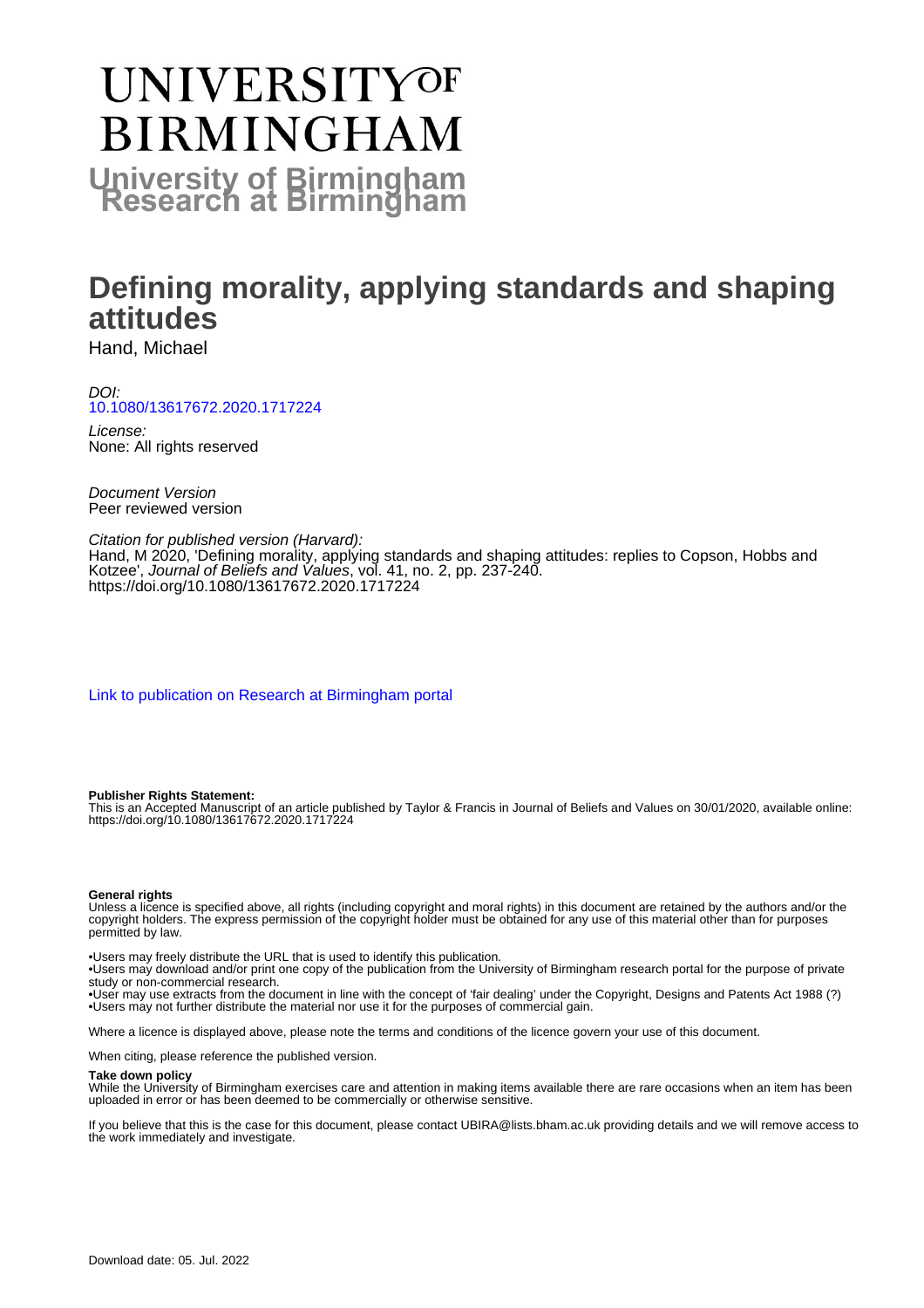Defining morality, applying standards and shaping attitudes: replies to Copson, Hobbs and Kotzee

Michael Hand University of Birmingham

\_\_\_\_\_\_\_\_\_\_\_\_\_\_\_\_\_\_\_

I am grateful to Andrew Copson, Angie Hobbs and Ben Kotzee, both for their kind words about my book and for their close engagement with its arguments. In this brief rejoinder I will respond to just one of the criticisms made by each. In the cases of Copson and Kotzee, I am confident that the criticisms I have chosen are their principal ones. I am less confident of this in the case of Hobbs, whose objections are rather numerous. Most of them focus on the contractarian justification for subscription to basic moral standards that I defend in Chapter Five: similar objections have been raised by other critics and I have responded to them in some detail elsewhere (Hand, 2018b, 2019a, 2019b). I have therefore selected Hobbs' final criticism, regarding the application of moral standards, for consideration here.

# **Defining morality**

Copson professes to 'agree completely' with my theory of moral education, but doubts that it will 'ever be realised in practice as an educational policy or curriculum'. He doubts this because he thinks I take sides in a war between naturalists and theists over 'what morality is'. On the naturalistic account, which Copson favours, morality is 'an organised attempt to reinforce our social impulses' and has 'its origin in our biology'; on the theistic account, morality 'consists of rules deriving from a source outside of humanity'. This is a dispute not about which kind of moral rule carries more weight, but about which kind of rule qualifies as moral at all. For the naturalist, even if a benevolent god were to show up and start issuing commands, we would have no moral obligation to comply with them; for the theist, by the same token, acting in accordance with our social impulses cannot be construed as obedience to morality. Any theory of moral education predicated on the assumption that one of these accounts of morality is correct is bound to be unacceptable to proponents of the other – and will thus be very difficult to put into practice in schools.

I agree with Copson that, if my theory assumed a naturalistic account of morality, the prospects of it being implemented in schools would be bleak. Happily, it assumes no such thing. The conception of morality on which my theory rests is, to use David Copp's terms, 'attitudinal' rather than 'material' (Copp, 1995). Material conceptions, which include the naturalistic and theistic accounts, distinguish moral standards by their 'content, rationale or function' (p.78). They are unpromising precisely because there is great variation in both the types of conduct people morally regulate and the reasons they advance for doing so. Nothing is gained by the attempt to exclude by definitional fiat those moral standards and justifications with which one disagrees. Attitudinal conceptions, by contrast, distinguish moral standards by the way in which people subscribe to them. On the attitudinal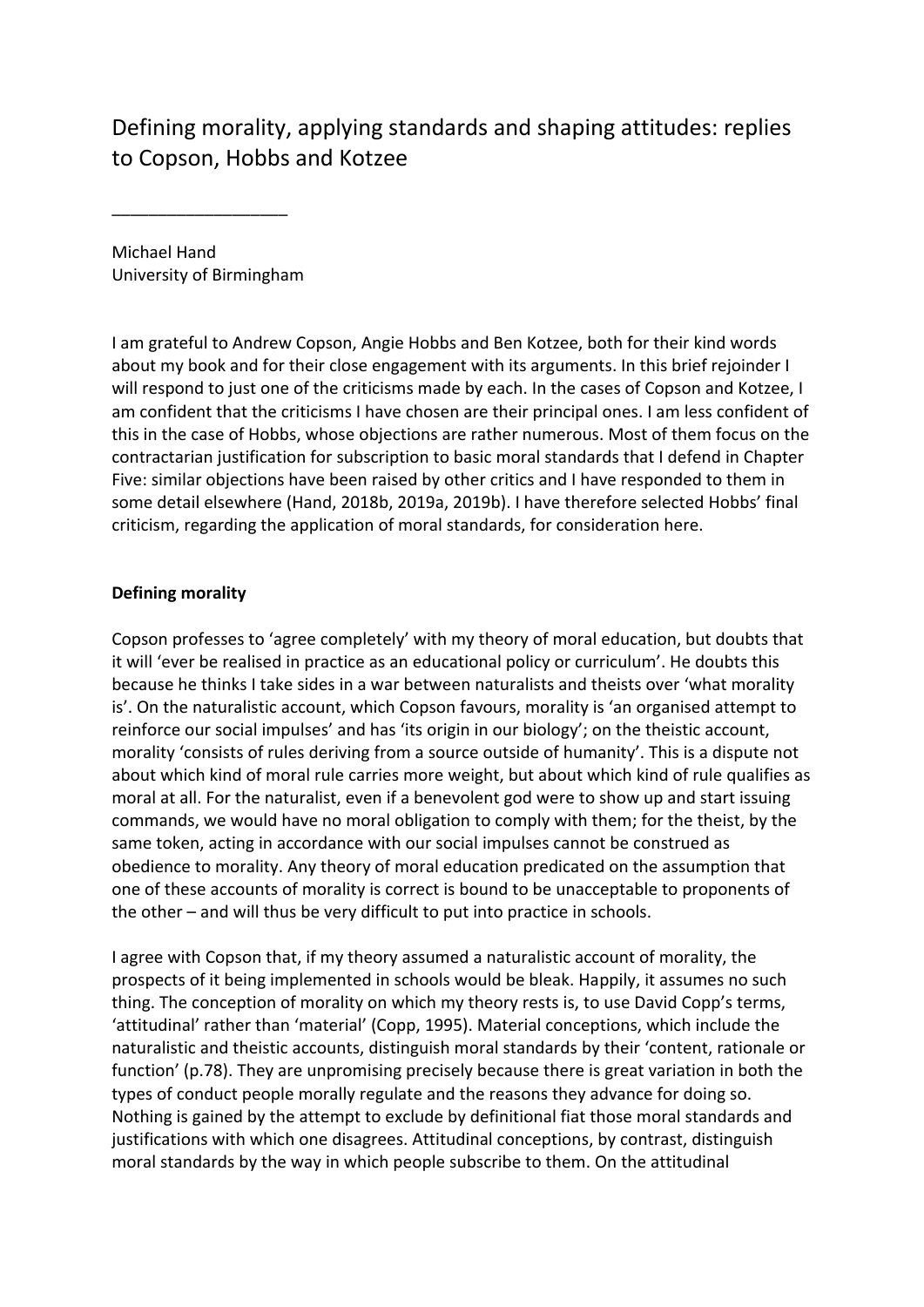conception I advocate, moral standards are those to which people's subscription is *universally‐enlisting* and *penalty‐endorsing*. It is plain that both the naturalist's subscription to standards grounded in human biology and the theist's subscription to standards grounded in divine revelation count as moral in this sense.

What has misled Copson into thinking I share his naturalistic account of morality is my contention that all children should be taught the problem‐of‐sociality justification for basic moral standards. The problem‐of‐sociality justification invokes contingent but permanent features of the human condition – rough equality, limited sympathy, moderate scarcity of resources – to show why it is necessary for members of human social groups to subscribe to conflict‐averting and cooperation‐sustaining standards of conduct. It is the sort of justification that would be very much at home in a naturalistic account of morality. But the role it plays in my theory is not definitional: I emphatically do *not* hold that standards are moral just to the extent that they ameliorate the problem of sociality. My claim, rather, is that the problem‐of‐sociality justification gives all human beings, whatever their religious views and whatever other justificatory theories they may find plausible, a decisively good reason to subscribe to basic moral standards. There is no impediment to teaching it in schools because we can all agree on *this* justification for *these* moral standards, while disagreeing sharply on other justifications for these and other moral standards. In particular, and contra Copson, my theory does not rule out appeals to divine authority in the moral sphere: perhaps we are justified in subscribing to prohibitions on stealing, cheating and lying *both* because these standards are needed to solve the problem of sociality *and* because God ordains them.

# **Applying standards**

Hobbs picks up on the distinction I draw at the start of the book between disagreements about the *application* of morality and disagreements about the *content* and *justification* of morality. She rightly takes me to be centrally concerned with disagreements of the latter kind, but she mistakes the reason for this: 'he wants to concentrate on the content and justification of morality rather than the applicability of standards to particular cases (such as issues to do with moral dilemmas and borderline cases) because he thinks such issues are often overplayed in moral theories and give a false impression that morality is always very difficult'. *That* is not the reason I focus on disagreements about content and justification. The reason is rather that disagreements about content and justification pose a far more serious threat than disagreements about application to the possibility of teaching children an authoritative moral code. Disagreement about whether the moral prohibition on theft applies to cases of borrowing‐and‐forgetting‐to‐return is much less fundamental, and much less inimical to directive moral education, than disagreement about whether and why theft is morally wrong.

In any case, Hobbs raises the distinction in order to challenge it. Her thought seems to be that questions of application cannot be cleanly separated from questions of content and justification. As she puts it: 'a greater sensitivity to issues of context can in some cases help us *decide on* the standards'. Unfortunately, the only clue she gives as to what she has in mind here is that acceptance of the point would take us 'towards an Aristotelian ethics and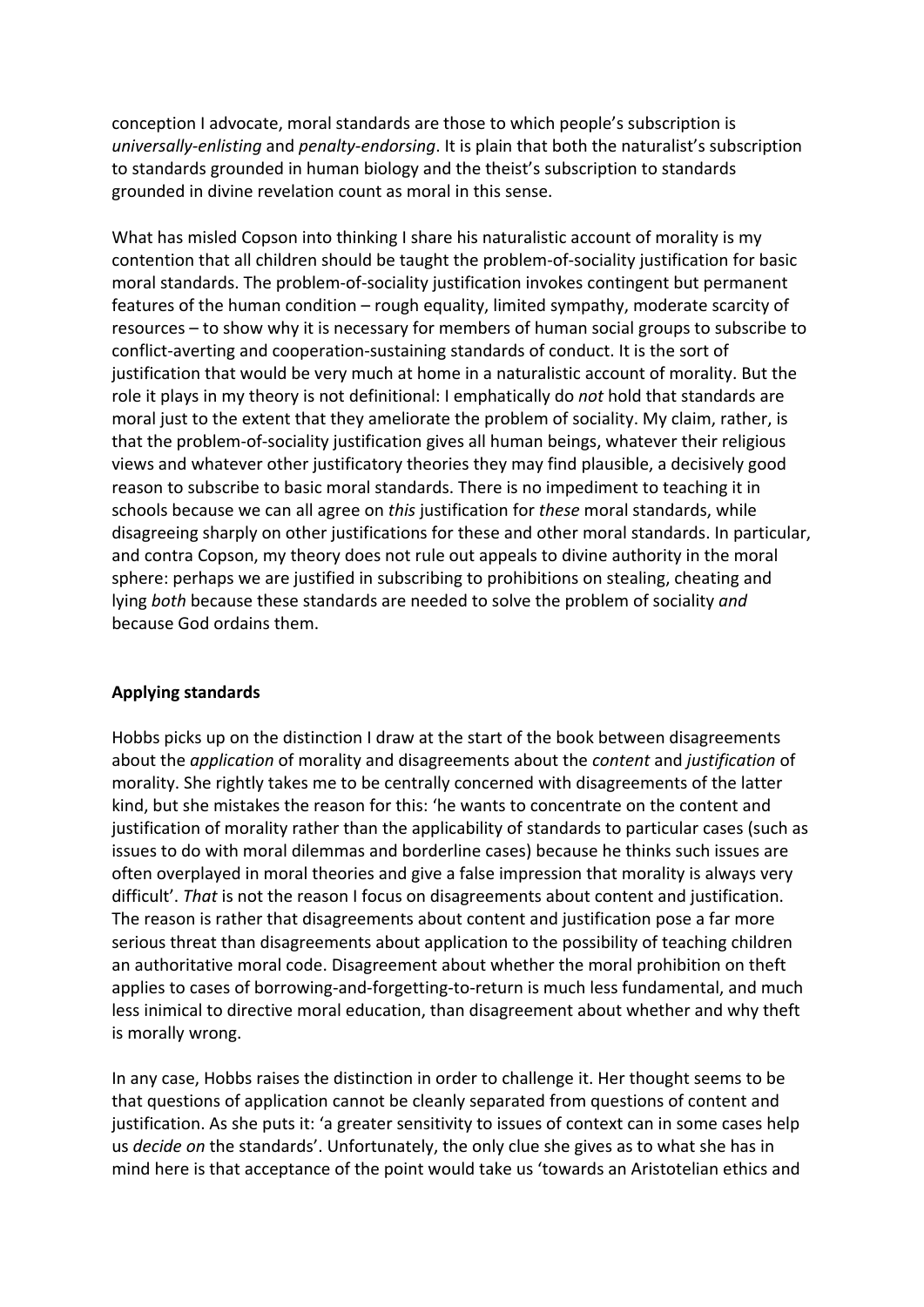politics of flourishing'. It is, of course, a familiar claim of virtue ethicists that moral rules lead us astray by riding roughshod over the specificities and nuances of context. That is what prompts the virtue ethical turn away from standards of conduct and towards qualities of character. But it is hard to see how this claim might support a blurring of the distinction between the application and the justification of moral standards.

One way in which problems of application might bear on problems of justification is by casting doubt on the feasibility of moral regulation. To serve their purpose, moral standards must be reasonably unambiguous and straightforward to apply: what they require of those who subscribe to them must in most cases be obvious. If a proposed standard turns out to be very difficult to apply, because it is frequently hard to say whether a given action is of the prohibited or required type, then it ought to be rejected, whatever its prima facie plausibility as a means of averting conflict and sustaining cooperation. Robustly justified moral standards must hold up in practice as well as in principle: if this is what Hobbs means by saying that sensitivity to context can help us decide on moral standards, I do not disagree.

It is worth adding that, while I do have the reservation Hobbs notes about approaches to moral education that make wrestling with moral dilemmas its most salient feature, I certainly do not leave moral deliberation out of account. In Chapter Three of the book I argue explicitly that a secondary task of moral formation is improving children's thinking about the application of their standards:

It is therefore important that children and young people are given opportunities to think and talk about the application of their moral standards. They must acquire, in addition to moral intentions, feelings and habits, the ability to work through moral uncertainty and to cope with morally ambiguous situations. This cognitive aspect of moral formation is a necessary supplement to the central task of cultivating subscription to moral standards. (Hand, 2018a, p.36)

# **Shaping attitudes**

Kotzee complains that the threat to moral education I seek to defuse – the threat of indoctrination posed by teaching children to believe that moral standards are justified  $-$  is not the threat we should be most worried about. What should really worry us is the threat of miseducation posed by the practice of shaping children's attitudes. Kotzee accepts my distinction between the disservice done to children by bringing it about that they hold beliefs non‐rationally and the disservice done to them 'by rewarding and punishing them for the wrong things, or in the wrong ways, or by modelling the wrong behaviours and reactions' (ibid., p.41); but he thinks it is the latter kind of disservice to which a theory of moral education should be most attentive.

What is puzzling about this is Kotzee's perception that my theory 'does not directly try to say anything about' the disservice that troubles him. That is simply not true. Moral formation – the cultivation in children of the conative, affective and behavioural dispositions that constitute subscription to moral standards – is integral to the account of